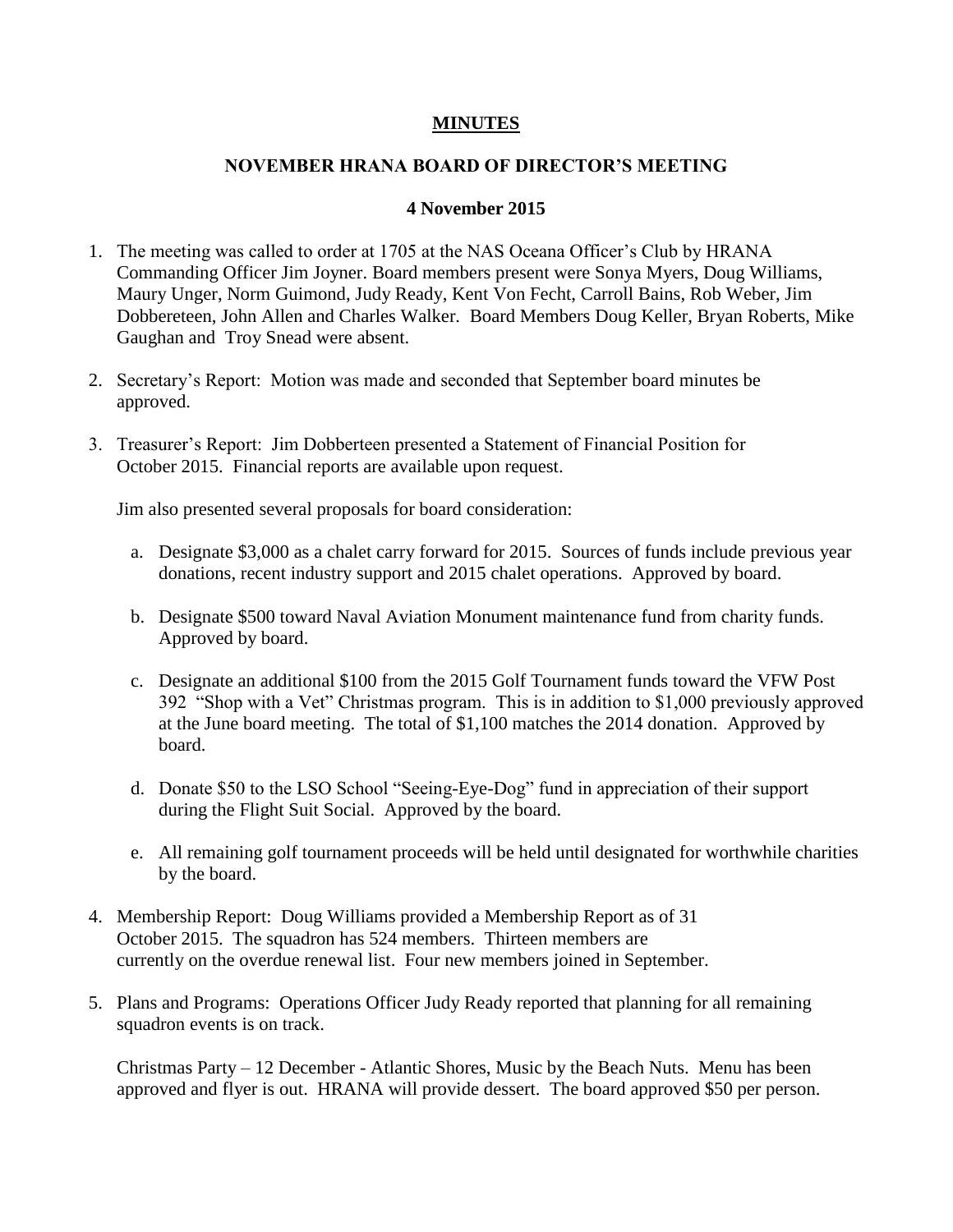Reserved seating will be at tables of 8 or 10. Gratuity is not required. Each person attending will receive a raffle ticket for a very nice door prize.

- 6. Monument Report: The third donor wall is in place and several plaques have been installed. There will be a special meeting at the monument on Saturday 7 November, 1330 for the current statue cleaner to demonstrate the cleaning process.
- 7. PAO Report: Troy was not present.
- 8. November Luncheon. The luncheon will be held Tuesday 24 November vice the third Wednesday in order to accommodate the speaker's schedule. Speaker will be RADM. John Haley, USN. COMNAVAIRLANT.

No luncheon in December.

9. Old Business:

Colonial Shooting Academy (CSA) Monument Fund Raiser. Proceeds totaled \$3,497 which goes to the monument maintenance fund. Pictures will be taken at the check presentation. Letters of appreciation are needed for Colonial Arms and possibly the person who donated the guns that were raffled.

Replacement/additional Board officers and Members. Lurch recognized new board members Rob Weber and Charles Walker.

10. New Business:

Telephone Tree – The possibility of a telephone tree was discussed for members not having email. Kent agreed to annotate a squadron roster denoting those without email. Judy will work with the roster to establish a phone tree.

Speaker Coordination – The possibility of establishing a speaker coordinator was discussed but Lurch preferred to have all board members assist in finding suitable speakers.

Frequency of Meetings – Kent suggested that we do away with board meetings following luncheons and that we meet the first Wednesday of odd months at the NAS Oceana Officer's Club. Critical items coming up between meetings could be handled via email or by special meetings. No firm decision was reached on this.

Field Trips – It was suggested that we might start to have some field trips in conjunction with luncheons. It was felt that these trips might help to revitalize the squadron.

11. CO/XO Comments – Lurch mentioned that headquarters wants to have their annual meeting in conjunction with the upcoming Helicopter Symposium and have asked the squadron to help with the symposium. It was suggested that we have a table at the symposium in an effort to increase helicopter community membership in ANA.